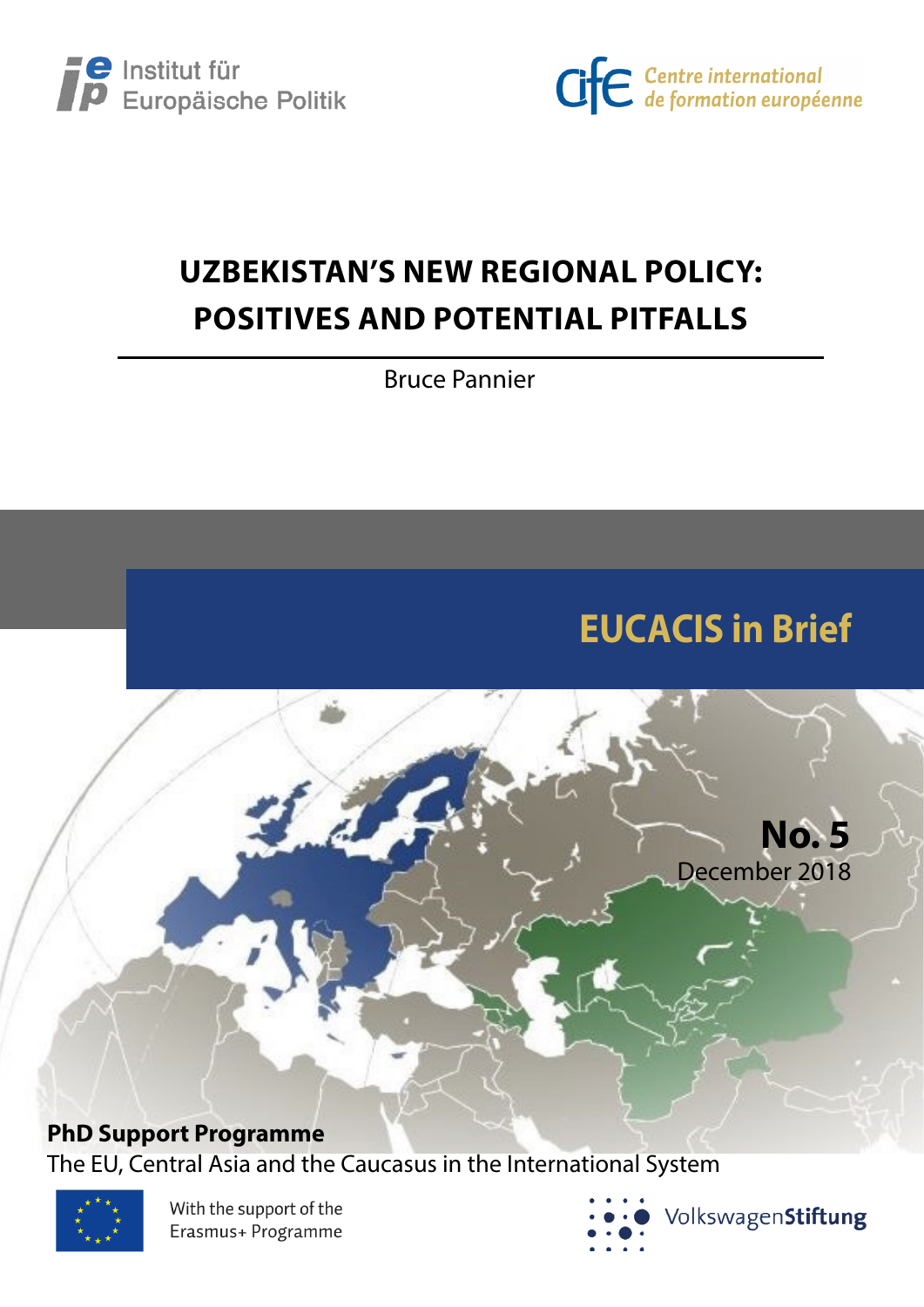#### **About EUCACIS**

**"The EU, Central Asia and the Caucasus in the International System"** (EUCACIS) is a PhD Support Programme for Postgraduates and Doctoral Researchers in Central Asia and the Southern Caucasus, organized by the Institut für Europäische Politik (IEP) and the Centre international de formation européenne (CIFE). Funded by the Volkswagen Foundation and the programme Erasmus+, it offers scholarships for three years to excellent postgraduates who are working on a doctoral thesis in political science, contemporary history or economics on a topic related to its thematic focus at a university or academy of sciences in the Southern Caucasus or Central Asia (including Afghanistan, the Kashmir region in India and the autonomous region Xinjiang in China).



It is the objective of the EUCACIS programme to provide

intensive PhD research training for its participants to bring them closer to international standards, to support them until they submit their doctoral theses, and to help them establish their own networks with other young researchers in the target regions and in Europe. This will be achieved through four international conferences, four PhD schools, two research training stays and continuous online coaching.

#### **About IEP**

Since 1959, the Institut für Europäische Politik (IEP) has been active in the field of European integration as a non-profit organisation. It is one of Germany's leading research institutes on foreign and European policy. IEP works at the interface of academia, politics, administration, and civic education. In doing so, IEP's task include scientific analyses of problems surrounding European politics and integration. **www.iep-berlin.de**

#### **About CIFE**

The Centre international de formation européenne (CIFE) is a private institution of higher education and research, founded in 1954 with its head office in Nice and branch offices in Berlin, Brussels and Istanbul. It receives special funding in the framework of the Jean Monnet Programme of the European Union. Students from all continents enroll in its programmes and work as senior officials, consultants and academic experts after graduation. **www.cife.eu**

#### **About the Series**

EUCACIS in Brief publishes opinion pieces and short articles written by fellows of the EUCACIS PhD Support Programme, alumni of the Master Programme "The European Union and Central Asia in the International System" (EUCAIS) and other members of the wider EUCACIS network. It aims at making the debates within the network, notably during the EUCACIS conferences and PhD schools, accessible to a wider public. The papers are available on the programme website: **www.eucacis.eu**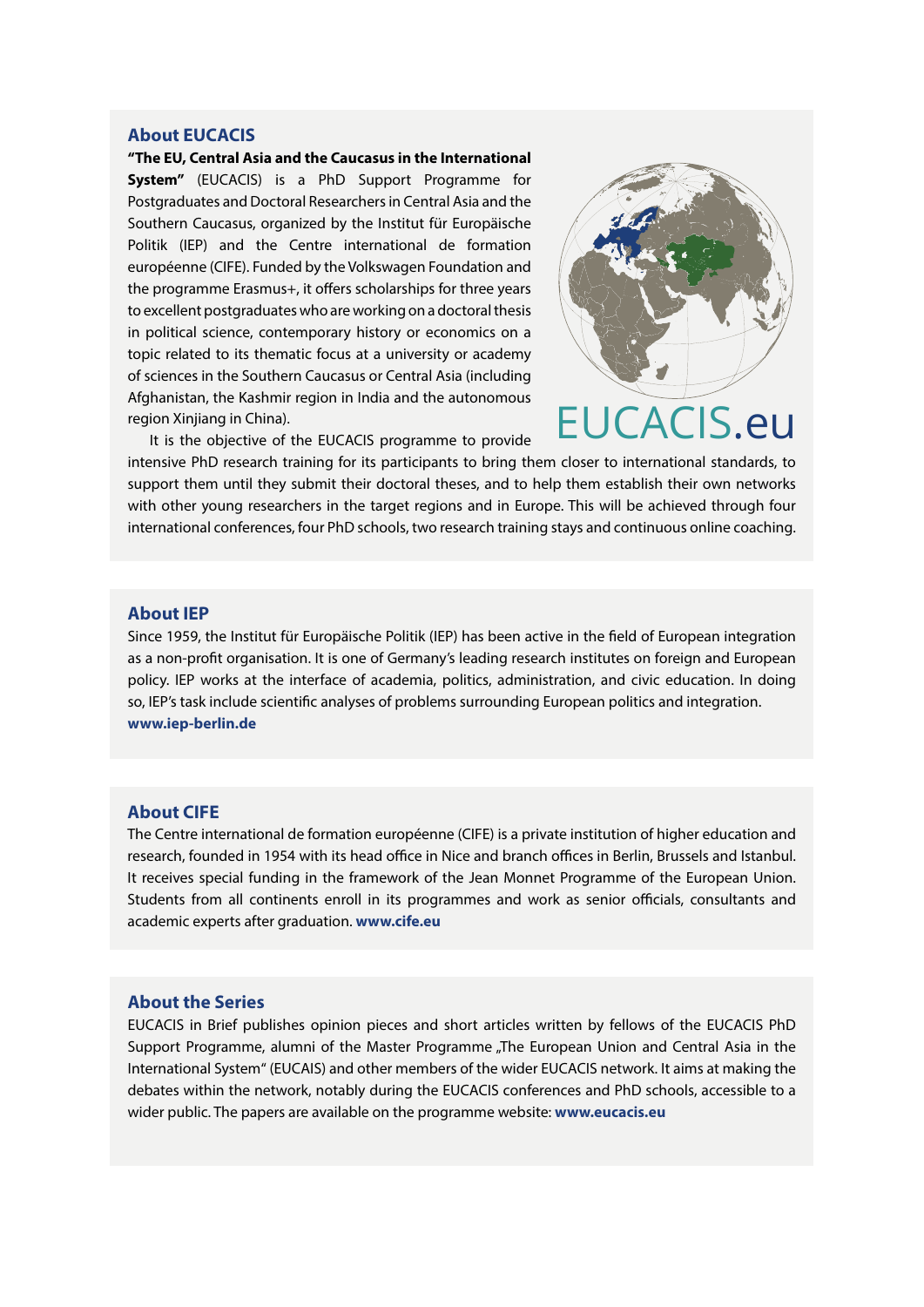## **About the Author**

**Bruce Pannier** is a *Radio Free Europe / Radio Liberty* correspondent reporting on events and energy issues in Central Asia. Prior to joining RFE/RL in 1997, Pannier worked at the Open Media Research Institute in Prague. In 1992 and 1993, he led a sociological project in Central Asia sponsored by the University of Manchester and the Soros Cultural Initiative Foundation, during which he lived in villages in Kazakhstan, Kyrgyzstan, Turkmenistan and Uzbekistan. He holds degrees from Columbia University, New York and attended Tashkent State University, Uzbekistan in 1990.

| <b>Editorial team</b>        |                                                                                                                 |
|------------------------------|-----------------------------------------------------------------------------------------------------------------|
| <b>Publishers:</b>           | Prof. Dr Mathias Jopp, Head of International Programmes, IEP<br>PD Dr Matthias Waechter, Director General, CIFE |
| <b>Editors:</b>              | Dr Susann Heinecke, Programme Manager EUCACIS, CIFE<br>Janny Schulz, Programme Manager EUCACIS, IEP             |
| Layout:                      | Fabian Weber, IEP                                                                                               |
| <b>Place of publication:</b> | <b>Berlin</b>                                                                                                   |
| <b>ISSN:</b>                 | 2627-7190                                                                                                       |
| Internet:                    | www.eucacis.eu                                                                                                  |
| <b>Email:</b>                | info@eucacis.eu                                                                                                 |
| Hashtag:                     | #EUCACIS                                                                                                        |
|                              | published in December 2018                                                                                      |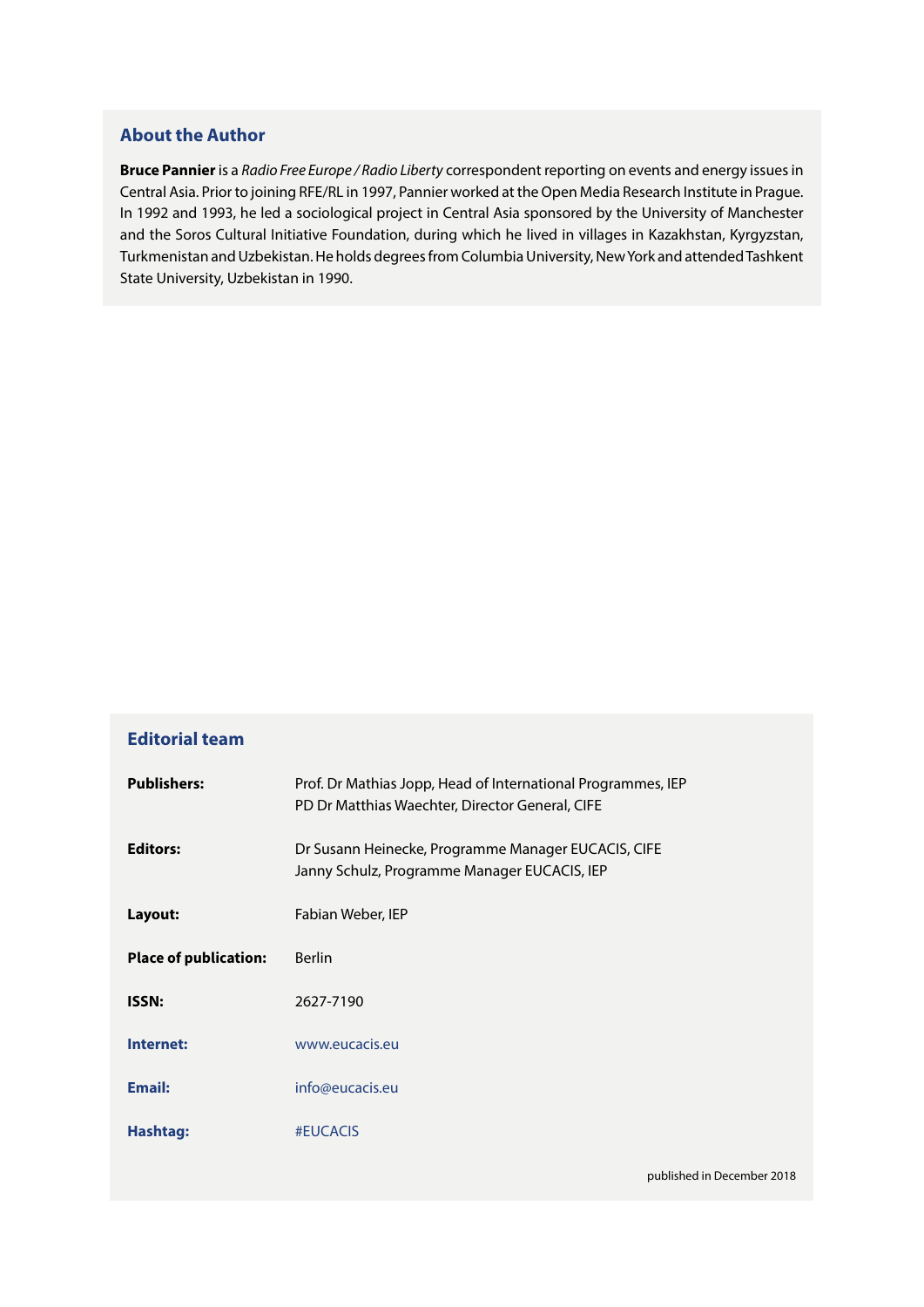## **Introduction**

The most dramatic changes in Uzbekistan's policies since Shavkat Mirziyoyev became leader in December 2016 are the changes in Uzbekistan's foreign policy, particularly towards its regional neighbours. A friendly Uzbekistan, willing to be a reliable partner in regional affairs, is a major change for Central Asia.

 Uzbekistan is at the centre of Central Asia. The easiest way to go east or west, and often north or south, through Central Asia is through Uzbekistan. But after 1991 independence, Uzbekistan gradually tightened its borders. For most of the 21st century it has been difficult and on occasion, impossible, legally, to cross into Uzbekistan from neighbouring states. As a result, regional trade has never come close to reaching its potential, but there were other problems as well.

President Mirziyoyev has made good on one of his earliest vows as Uzbekistan's leader; a pledge to prioritize improving relations with Uzbekistan's immediate neighbours. It has led already to freer movement across borders, not only for vehicles and trains but also for people, and in this there are early signs on unforeseen consequences. There are other potential consequences further away in the future. Uzbekistan ascendant, becoming the regional power that first president Islam Karimov wanted the country to be, might be an unsettling thought to some in Central Asia, and farther away.

To understand how much Uzbekistan has changed in two years with Mirziyoyev as president, one needs to recall what happened during the 25 years when Karimov led independent Uzbekistan.

## **The Karimov era**

Uzbekistan closed its border with Tajikistan in 1992 shortly after the Tajik civil war started. Eventually Uzbek authorities even halted use of the railway that connected Uzbekistan's section of the Ferghana Valley with Tashkent because a section of the line ran through Tajikistan's territory. There is good reason to believe Uzbekistan helped the renegade Tajik Army colonel Mahmud Khudaiberdiyev enter Tajikistan in November 1998 in an attempt to seize control in the northern part of Tajikistan.

In December 2002, less than one month after a reported assassination attempt on the Turkmen president, Turkmen security forces searched Uzbekistan's Embassy in Ashgabat, then the Turkmen government expelled the Uzbek ambassador.

During the violence in the eastern Uzbek city of Andijan in May 2005, tens of thousands of people fled across the border into Kyrgyzstan. A few of these people had sparked the violence in Andijan, prompting a heavy-handed government response that left, officially, 187 people dead, but based on witness accounts, possibly several times that number.

Uzbekistan closed the border in the wake of the Andijan unrest but control over the border gradually loosened until June 2010 when violent clashes erupted between ethnic Kyrgyz and Uzbeks in and the around the two largest cities in southern Kyrgyzstan, both located near the border with Uzbekistan. Uzbekistan closed down the border with Kyrgyzstan again and it did not reopen until after Mirziyoyev came to power.

Movement across the Kazakh border was greatly curtailed. Movement across the Turkmen-Uzbek border was almost completely cut for years by agreement, or at times, due to animosity, between Ashgabat and Tashkent.

Many sections of Uzbekistan's borders with its neighbours remained undemarcated and during Karimov's reign every neighbour at some time accused Uzbek border guards of wandering into their territory, sometimes several kilometres deep, and trying to remark the border. Obviously, Afghanistan is an exception since the Amu-Darya, one of Central Asia's two great rivers, is the border between Afghanistan and Uzbekistan.

## **Mirziyoyev's relaunch**

This cursory summary of Karimov's regional policy illustrates the problems Mirziyoyev, the country's prime minister from 2003 until the time of Karimov's death, inherited when he came to power. Uzbekistan's economy was stagnant, in large part due to its reluctance, sometimes refusal, to cooperate with neighbours to open up export routes.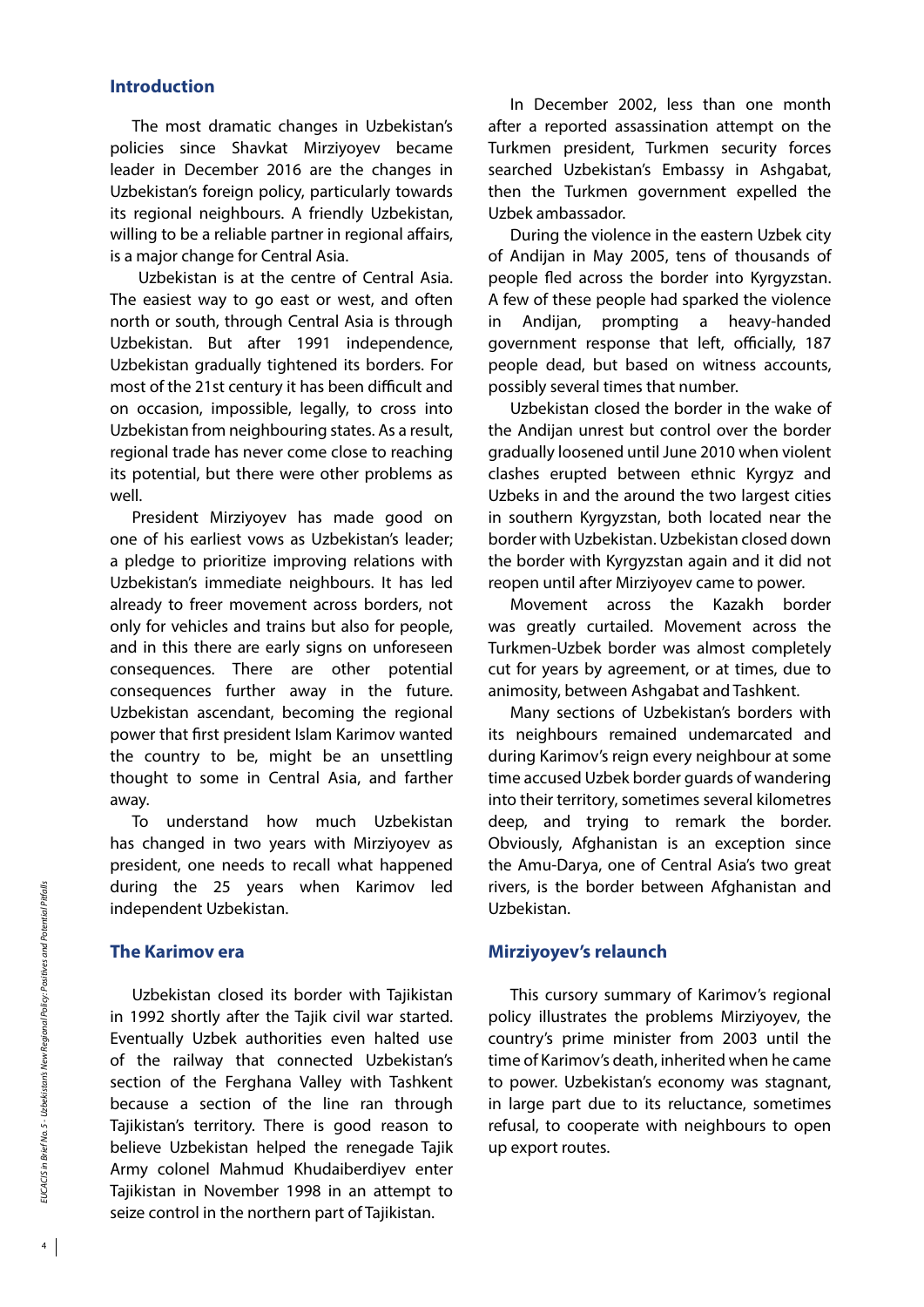That policy hurt the neighbours also, particularly Tajikistan located in the south eastern corner of Central Asia. Ringed by the Pamir mountains, the only easy access to the outside world lies through Uzbekistan. To a lesser extent this is true also for Kyrgyzstan which shares a roughly 1,375-kilometre border with Uzbekistan. Kyrgyzstan is bounded in the east by the Tien-Shan and Pamir mountains, and borders Tajikistan in the south. Inability to trade and move goods through Uzbekistan leaves Kyrgyzstan with only Kazakhstan as a reliable route to the wider world.

Uzbekistan's relationship with Kyrgyzstan changed overnight following the announcement of Karimov's death on September 2, 2016. In late August, just before Karimov's death, Uzbek police and security forces had seized control of a mountain, Ungar-Too, with a television relay station on it and this was not the first time this had happened. Kyrgyzstan and Uzbekistan both claimed the mountain but the station was staffed by Kyrgyz nationals. During the problem in August 2016, Kyrgyz authorities referred to these workers as "hostages."

Negotiations were going nowhere but on September 6, three days after Karimov's funeral, Kyrgyz media outlets were reporting talks had started, by September 9, the Kyrgyz employees of the station were free, and by September 18, Uzbekistan had removed all forces from Ungar-Too. By September 20, representatives of the two countries were meeting to discuss demarcation of the border and have met more than a dozen times since. Some 85 percent of the border is now demarcated.

When Mirziyoyev made his first official visit as Uzbekistan's president to Kyrgyzstan on September 5-6, 2017, posts along the two countries' border in the Ferghana Valley opened fully to pedestrians and vehicles. There was celebrating at border crossings as people crossed over for the first time in years. Local officials gave speeches, there was singing and dancing, and feasting.

The Tashkent-Andijan-Osh-Ishkeshtam-Kashgar highway opened in 2017 and Uzbekistan and Kyrgyzstan are moving forward in implementing a 20-year-old plan to link their two countries to China via a railway line.

Importantly, the two governments are making progress in resolving water issues, potentially the most incendiary problem in Central Asia. They have agreed to use key reservoirs along their border and, at least according to Kyrgyz officials, Uzbekistan has dropped any objections to construction of the massive Kambar-Ata-1 hydropower plant (capacity some 1900 MW) in Kyrgyzstan, and Tashkent has even expressed an interest in participating in the project.

 Similarly, Mirziyoyev's government has dropped Uzbekistan's previous objections to construction of the Roghun hydropower plant in Tajikistan (capacity some 3600 MW). Under Karimov, Uzbekistan had done all possible to hold up work on Roghun. Uzbekistan held up railway traffic into Tajikistan, particularly shipments of building materials intended for Roghun.

Karimov said in 2012 that projects that threatened water supplies to downstream countries could be reason for "war." Many took the comment as a reference to construction of the Roghun hydropower plant.

In November 2011, there was a mysterious explosion in southern Uzbekistan along the Termez-Kulob railway, a key link for supplying Tajikistan. The 17 November 2011 explosion was almost certainly the work of Uzbek authorities. After a few days, Tashkent blamed "terrorism," but few were convinced that was true, since the usual crackdown on suspects Muslims did not follow. Uzbek authorities declined Tajikistan's offer to send workers to help restore the link, and Tashkent repeatedly refused to give an estimate as to when repairs would be completed. It was only this year, on March 1, that damaged was repaired and the line started operating again.

President Mirziyoyev has made official visits to every neighbouring Central Asian country since becoming president. His first visit as Uzbekistan's president was to Turkmenistan on March 6-7, 2017, and he followed by making an official trip to Kazakhstan on March 22-23, 2017. He has been in both countries several times since. Mirziyoyev's visit to Tajikistan on March 9-10 this year marked the first time an Uzbek president made an official visit to Tajikistan since July 2000.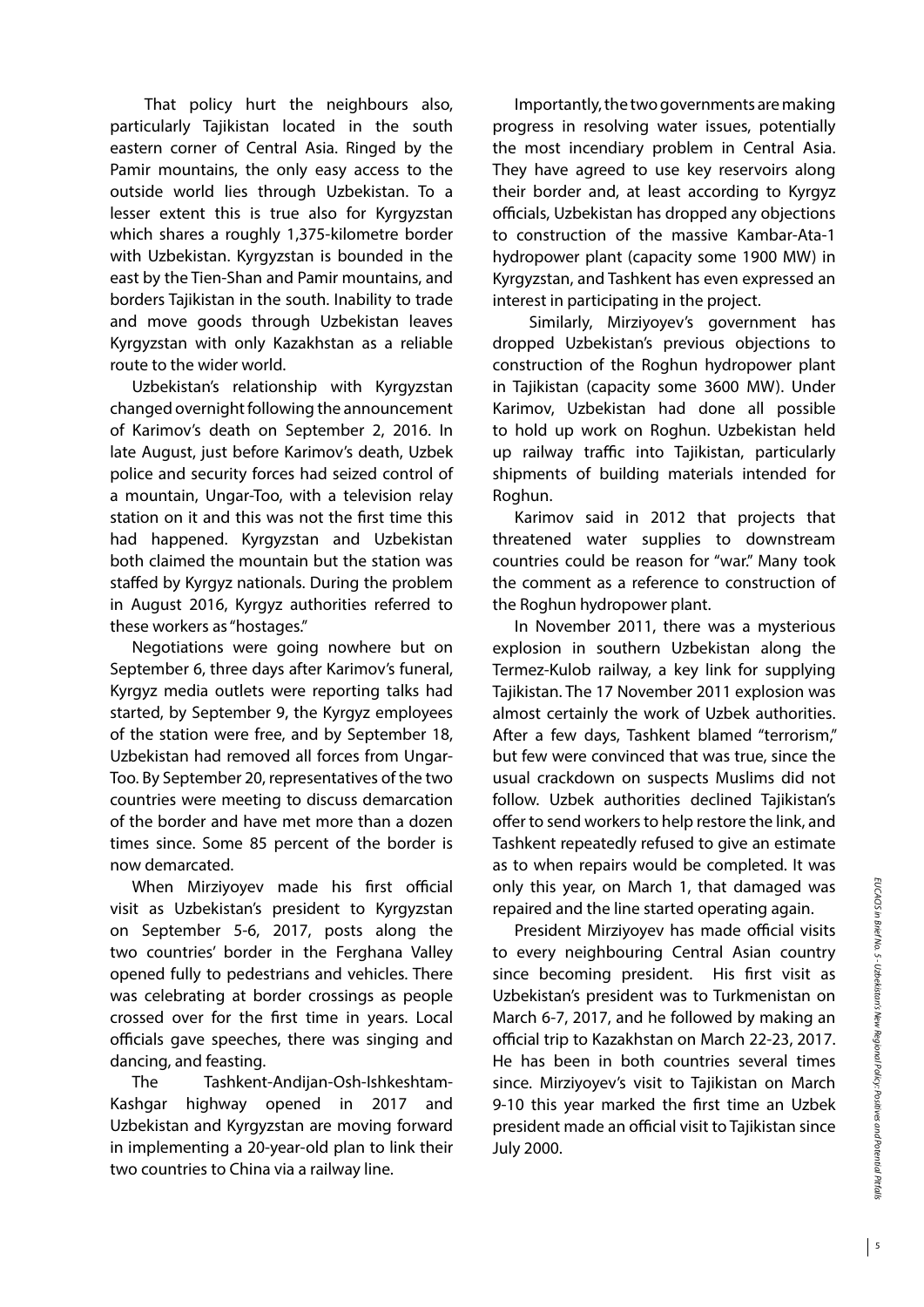All the Central Asian presidents have paid official visits to Uzbekistan since Mirziyoyev came to power. Uzbekistan's new willingness to cooperate with its neighbours paved the way for the Central Asian summit in Astana on March 15 this year, the first summit of Central Asian leaders in 19 years.

During these visits and meetings, Uzbekistan has signed new trade agreements with its neighbours. Roads and railways that Uzbekistan had blocked for years have reopened to facilitate these trade agreements. Uzbekistan has been repairing power transmission lines so that Turkmenistan can again export electricity to Tajikistan. Both Tajikistan and Kyrgyzstan are again exporting electricity to Uzbekistan.

This new cooperation is true not only for Uzbekistan's Central Asian neighbours but for Afghanistan as well. Uzbekistan has plans to expand road and railway connections with its southern neighbour, and construct new power transmission lines to provide more electricity to Afghanistan. Uzbekistan is trying to help bring stability to Afghanistan, hosting an international security conference in November 2017 in which the situation in Afghanistan was featured prominently, and hosting a conference on Afghanistan in March 2018 that Afghan President Ashraf Ghani attended.

### **Mastering new challenges**

These are all tangible benefits of Uzbekistan's new policies under President Mirziyoyev, but an equally important benefit for Uzbekistan's neighbours is the much friendlier tone Tashkent has struck under Mirziyoyev in relations with them.

Uzbekistan has the largest population in Central Asia, and the largest military. And under President Karimov, Uzbekistan was a bully. Uzbekistan borders all the other Central Asian states, and part of the reason Uzbekistan could trade at all through these neighbouring states was due to concern in Ashgabat, Bishkek, Dushanbe, Astana, and before in Almaty that angering Uzbekistan could prompt Karimov to unleash his army on them.

Karimov had threatened war over water use and Tashkent had a hand in the 1998 coup attempt in northern Tajikistan and the 2002 assassination attempt on the Turkmen president. When Uzbekistan shut off gas supplies to Kyrgyzstan and Tajikistan, as frequently happened, there was nothing Kyrgyzstan and Tajikistan could do except publicly criticize the suspensions of supplies.

Mirziyoyev's friendly Uzbekistan is therefore a relief to neighbouring leaders who had become used to Karimov telling them what to do, rather than consulting with them on issues.

 But there already are unforeseen developments from Uzbekistan's new regional policies that may not be positive.

 There have been reports from Kazakhstan and Kyrgyzstan of an increase in Uzbek migrant labourers in recent months. Kazakhstan might be able to absorb the extra workers but Kyrgyzstan might find this more difficult. In Kyrgyzstan's case, these Uzbek labourers are going to Kyrgyzstan's section of the Ferghana Valley, an area that has twice since 1990 seen violence between ethnic Kyrgyz and ethnic Uzbeks.

The freer flow of people across Central Asia's borders could become a worry for Uzbekistan's neighbours. Uzbeks are the largest ethnic minority group in Kyrgyzstan, Tajikistan, and Turkmenistan, and are the second largest minority group in Kazakhstan. Fortunately, so far Uzbekistan has proven to be the least nationalistic of the Central Asian countries but if this changes it could cause problems throughout Central Asia.

 Uzbekistan and Tajikistan eased rules for crossing their common border. That allowed families separated by the frontier to again cross regularly to see relatives on the other side of the border, and there are new bus routes for Tajiks to travel to Samarkand and Bukhara, two ancient Silk Road cities in modern-day Uzbekistan that are closely connected to Tajik history.

But just weeks ago, Tajik authorities had to modify border trade policies after Uzbek merchants started crossing and selling goods, eggs in particular, for lower prices than local Tajik merchants could match. Similar problems have been reported in southern Kazakhstan.

 When Uzbekistan was uncooperative, and even hostile, in Karimov's days, the other Central Asian states learned to cooperate without Uzbekistan. The alliances formed in these days are now under being strain.